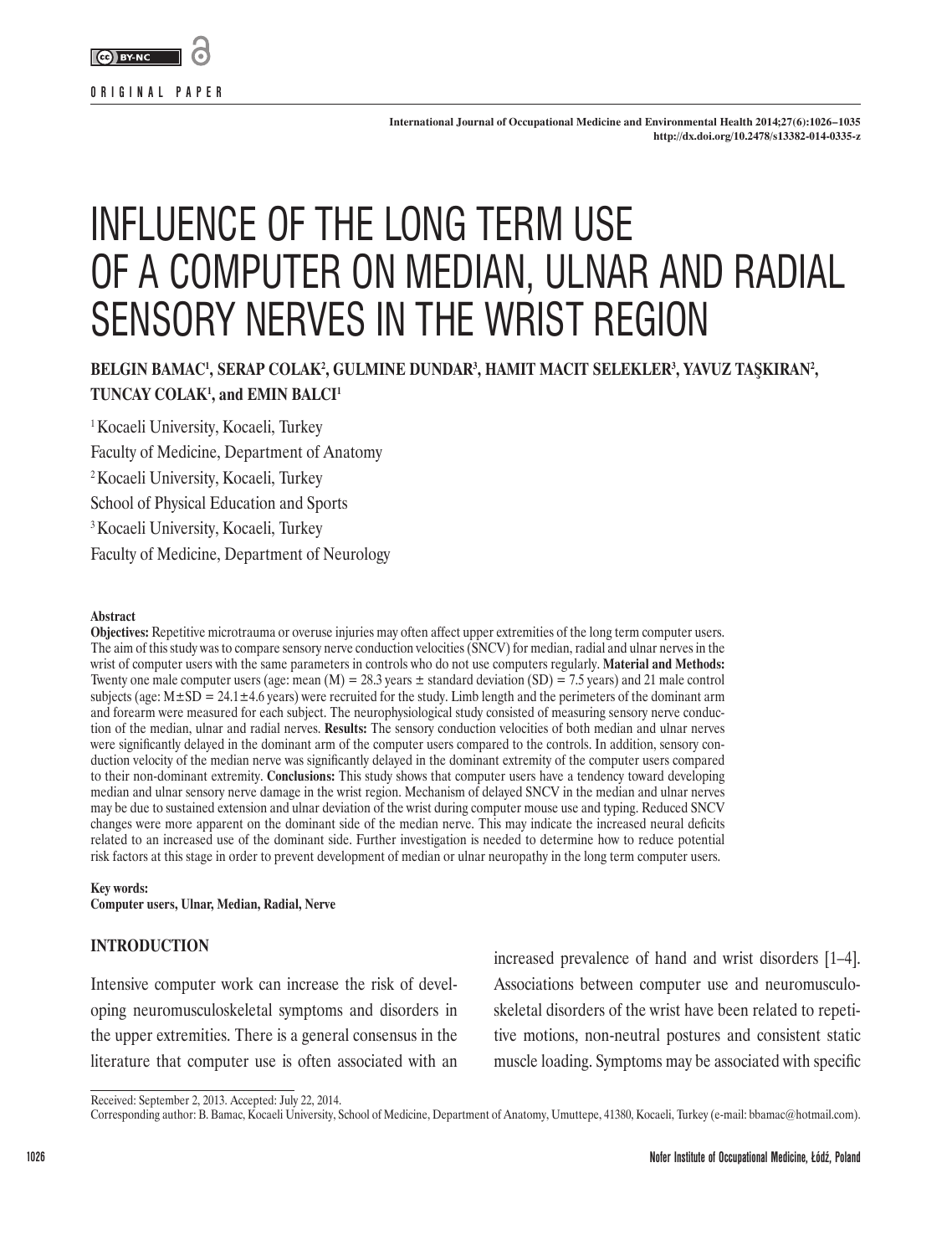clinical entities such as peripheral nerve entrapment. Certain postures or positions can place increased pressure either directly or by increasing tension on the nerves at different entrapment points [5].

In this study, sensorial nerve conduction velocities were evaluated, because it has been stated that nerve sensibility is affected in the early stage of nerve entrapment, while an impaired motor function occurs at a latter stage of the neuropathy [6]. We have proposed that computer users have developed minor neural injury as a consequence of restricted gliding or compression of the median, ulnar or radial nerves. Therefore, this study was performed to evaluate the effect of long term use of a computer on the median, ulnar and radial nerves crossing the wrist region among computer users with musculoskeleal symptoms.

# **MATERIAL AND METHODS**

# **Participants**

Twenty one male computer users (age: mean  $(M) \pm$  standard deviation  $(SD) = 28.33 \pm 7.51$  years) and 21 male control subjects (age:  $M \pm SD = 24.19 \pm 4.60$  years) volunteered to participate in the study. Table 1 shows physical characteristics of the subjects. All of the subjects were informed about the study procedures, purposes, benefits and known risks and gave their informed consent. The subjects were able to withdraw from the study at any time. The inclusion criteria for the group of computer users were:

- having practiced on a conventional computer keyboard and mouse for a minimum of 4 h per day as part of regular work for at least 5 years,
- no history of surgery or any traumatic upper extremity lesions including past or current neurological impairment.

The group of computer users included the following occupations: administrators, personal computer support, librarians and medical secretaries. The control group consisted of university staff and students with less than 2 h/day of computer use (keyboard or mouse). They had no history of surgery or any traumatic upper extremity lesions including past or current occurrences of neurological impairment and no musculoskeletal complaints. We excluded participants with metabolic diseases, such as diabetes, that may be associated with entrapment neuropathy. A participant with numbness, burning or tingling in the hands/wrists or fingers was also excluded from the study. All the participants were right hand dominant.

Questionnaires regarding musculoskeletal symptoms were distributed among the computer users. The musculoskeletal

**Table 1.** Characteristic of the study groups including computer users and controls

| Parameter                          | Study group<br>$(M \pm SD)$  |                        |       |
|------------------------------------|------------------------------|------------------------|-------|
|                                    | computer users<br>$(N = 21)$ | controls<br>$(N = 21)$ | p     |
| Age (years)                        | $28.33 \pm 7.51$             | $24.19 \pm 4.60$       | 0.040 |
| Height (cm)                        | $180.95 \pm 6.53$            | $178.66 \pm 3.83$      | 0.216 |
| Weight (kg)                        | $79.42 \pm 10.82$            | $73.14 \pm 4.71$       | 0.016 |
| Perimeter of dominant forearm (cm) | $25.58 \pm 2.16$             | $25.20 \pm 2.27$       | 0.778 |
| Perimeter of arm (cm)              | $30.80 \pm 2.07$             | $30.88 \pm 2.04$       | 0.353 |
| Length of upper extremity (cm)     | $77.80 \pm 4.04$             | $77.71 \pm 3.28$       | 0.768 |

M – mean; SD – standard deviation.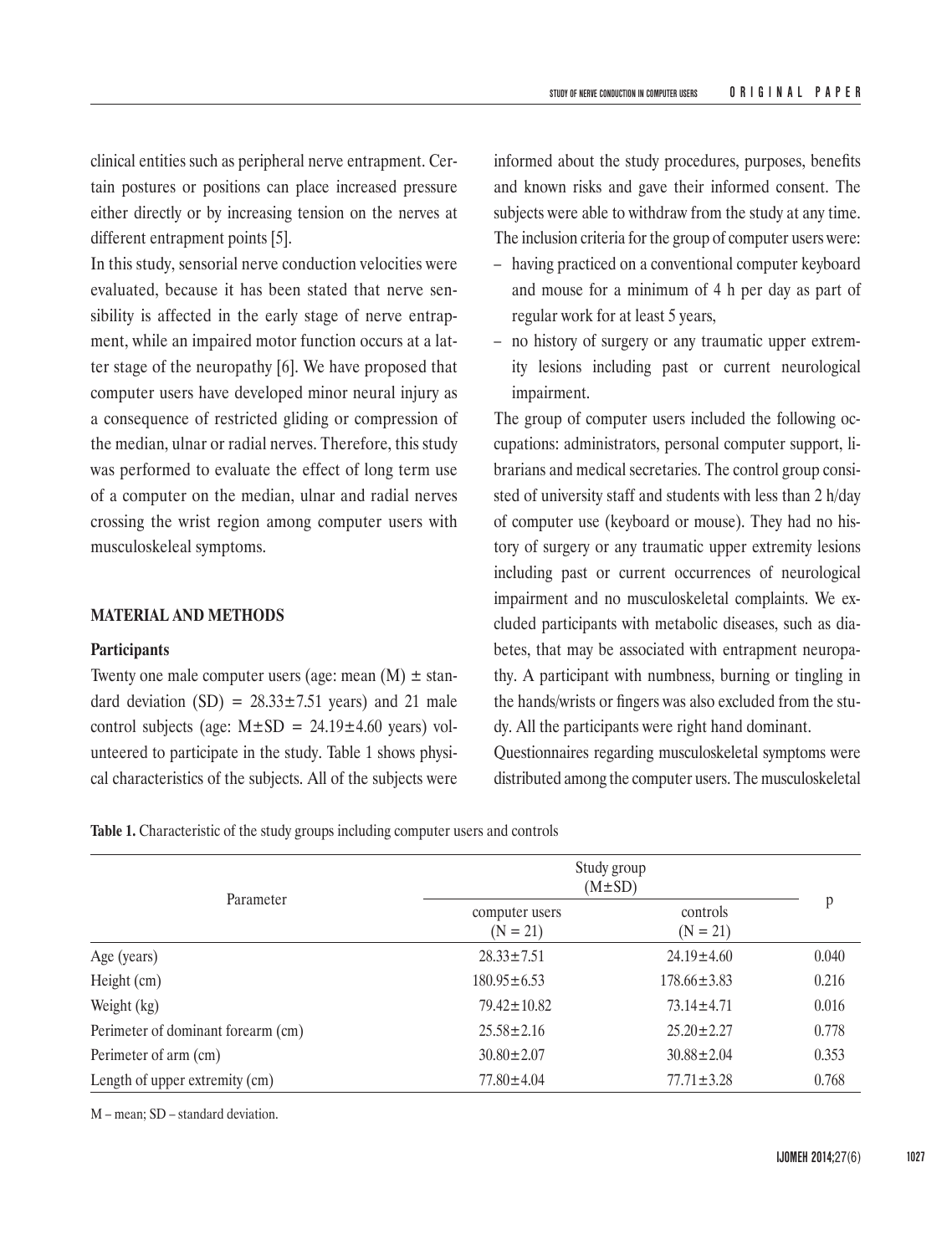questionnaire inquired about ache, pain or discomfort during the previous 6 months from 5 specific regions of the upper body (neck, shoulder, elbow, wrist and hand). Fifteen subjects reported bilateral symptoms, and 6 reported unilateral dominant side symptoms.

#### **Neurophysiological tests**

The neurophysiological study consisted of measuring sensory nerve conduction velocity (SNCV) of the ulnar, median and radial nerves. The nature of the procedure was explained to the subjects. The subjects lay supine on a padded table with the upper limb supported. All of the studies were performed in a warm room with temperature of 26–28°C. The skin temperature of the upper limb was monitored in order to eliminate the influence of temperature on the conduction parameters. If necessary, the limb was warmed under an infrared heat lamp to maintain a temperature of 32°C or higher. In an effort to reduce diurnal variation, in the case of each subject all of the measurements were taken at approximately the same time of day. The intercathodal distances were measured with an anthropometer. The dominant extremities of all the subjects were tested by a neurologist using a Neuropack M1, MEB-9204K (Nihon Kohden, Japan). The electrophysiological study was conducted according to the practice guidelines of the American Association of Electrodiagnostic Medicine (AAEM).

The nerve conduction studies were performed using standard techniques of supramaximal percutaneous stimulation with a constant current stimulator and surface electrode recording on both extremities of each subject. Sensory responses were obtained by antidromic stimulation at the wrist and recording from the index finger (for the median nerve) and little finger (for the ulnar nerve) using ring electrodes. The sensory responses of the radial nerve were obtained by antidromic stimulation at the middle of the forearm adjacent to the cephalic vein and recording with a disk electrode that was placed between the 1st and 2nd fingers.

The mean nerve conduction parameters of this population were compared to the existing literature values.

Simple biometric measurements were also performed. The groups were matched according to the weight, height, limb length and perimeters of arm, and forearm (Table 1). We measured the length of the dominant upper limb as the distance between the acromial angle and the tip of the 3rd digit of the hand when the shoulder was flexed to 90° with the elbow extended. The perimeters of the dominant arm and forearm were measured using a tape measure. The perimeter of the forearm was measured 10 cm proximal to the styloid process of the ulna, and the perimeter of the arm was measured 10 cm proximal to the medial epicondyle of the humerus.

### **Statistical analyses**

The results are presented as  $M \pm SD$ . Differences between the groups were calculated using a non-parametric test for the independent samples (Mann-Whitney U-test). The SPSS package (Statistical Programs for Social Sciences, Chicago, Illinois, USA) for personal computer was used for statistical analyses. A p-value of less than 0.05 was considered significant.

This study was conducted according to the guidelines of the Declaration of Helsinki and was approved by the ethics committee of our faculty.

# **RESULTS**

There were no significant differences in the length of the upper extremity and the perimeters of the dominant arm and forearm between the computer users and controls (Table 1).

Figure 1 shows the prevalence of musculoskeletal symptoms in the group of computer users. The 5 anatomical areas with the highest prevalence of musculoskeletal symptoms among the computer users were: neck (63%),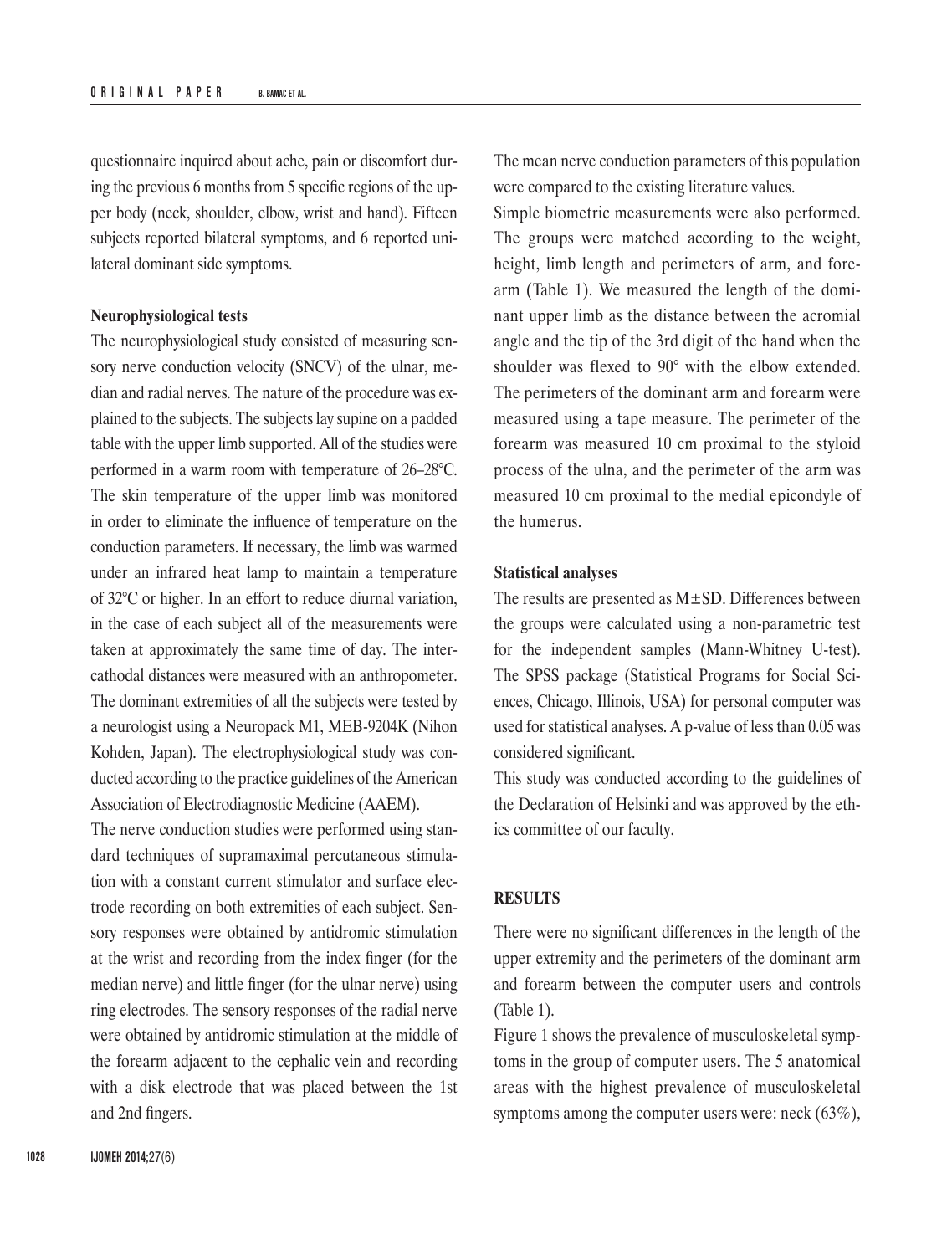

**Fig. 1.** Prevalence of musculoskeletal symptoms in the group of computer users

shoulder (57%), wrist (48%), lower back (37%) and elbow (28%).

Sensory conduction velocities of the median and ulnar nerves at the dominant extremity were significantly delayed in the computer users  $(53.76 \pm 4.98 \text{ m/s})$  and  $52.66 \pm 6.53$  m/s, respectively) compared to the controls  $(64.96 \pm 4.12 \text{ m/s}$  and  $65.22 \pm 5.42 \text{ m/s}$ , respectively). However, there was no statistical difference in conduction velocity of the radial sensory nerve between the control group and computer users  $(p = 0.375)$  (Table 2).

Sensory conduction velocities of the median and ulnar nerves at the non-dominant extremity were significantly delayed in the computer users  $(57.30 \pm 4.81 \text{ m/s})$ and  $49.47 \pm 5.54$  m/s, respectively) compared to the controls  $(63.01 \pm 7.27 \text{ m/s}$  and  $62.53 \pm 7.41 \text{ m/s}$ , respectively). However, there was no statistical difference in conduction velocity of the radial sensory nerve between the control group and computer users  $(p = 0.396)$  (Table 3).

We also compared the dominant and non-dominant extremities of the computer users with respect to their sensory nerve conduction velocities. Sensory conduction velocity of

**Table 2.** Nerve conduction velocities of dominant extremities among the computer users and the controls

| Nerve        | Nerve conduction velocities<br>$(M \pm SD)$<br>(m/s) |                        |       |
|--------------|------------------------------------------------------|------------------------|-------|
|              | computer users<br>$(N = 21)$                         | controls<br>$(N = 21)$ |       |
| Median nerve | $53.76 \pm 4.98$                                     | $64.96 \pm 4.12$       | 0.000 |
| Ulnar nerve  | $52.66 \pm 6.53$                                     | $65.22 \pm 5.42$       | 0.000 |
| Radial nerve | $84.24 \pm 16.20$                                    | $90.15 \pm 21.06$      | 0.375 |

Abbreviations as in Table 1.

**Table 3.** Nerve conduction velocities of non-dominant extremities among the computer users and the controls

| Nerve        |                              | Nerve conduction velocities<br>$(M \pm SD)$<br>(m/s) |       |
|--------------|------------------------------|------------------------------------------------------|-------|
|              | computer users<br>$(N = 21)$ | controls<br>$(N = 21)$                               |       |
| Median nerve | $57.30 \pm 4.81$             | $63.01 \pm 7.27$                                     | 0.006 |
| Ulnar nerve  | $49.47 \pm 5.54$             | $62.53 \pm 7.41$                                     | 0.000 |
| Radial nerve | $78.07 \pm 13.66$            | $72.76 \pm 19.50$                                    | 0.396 |

Abbreviations as in Table 1.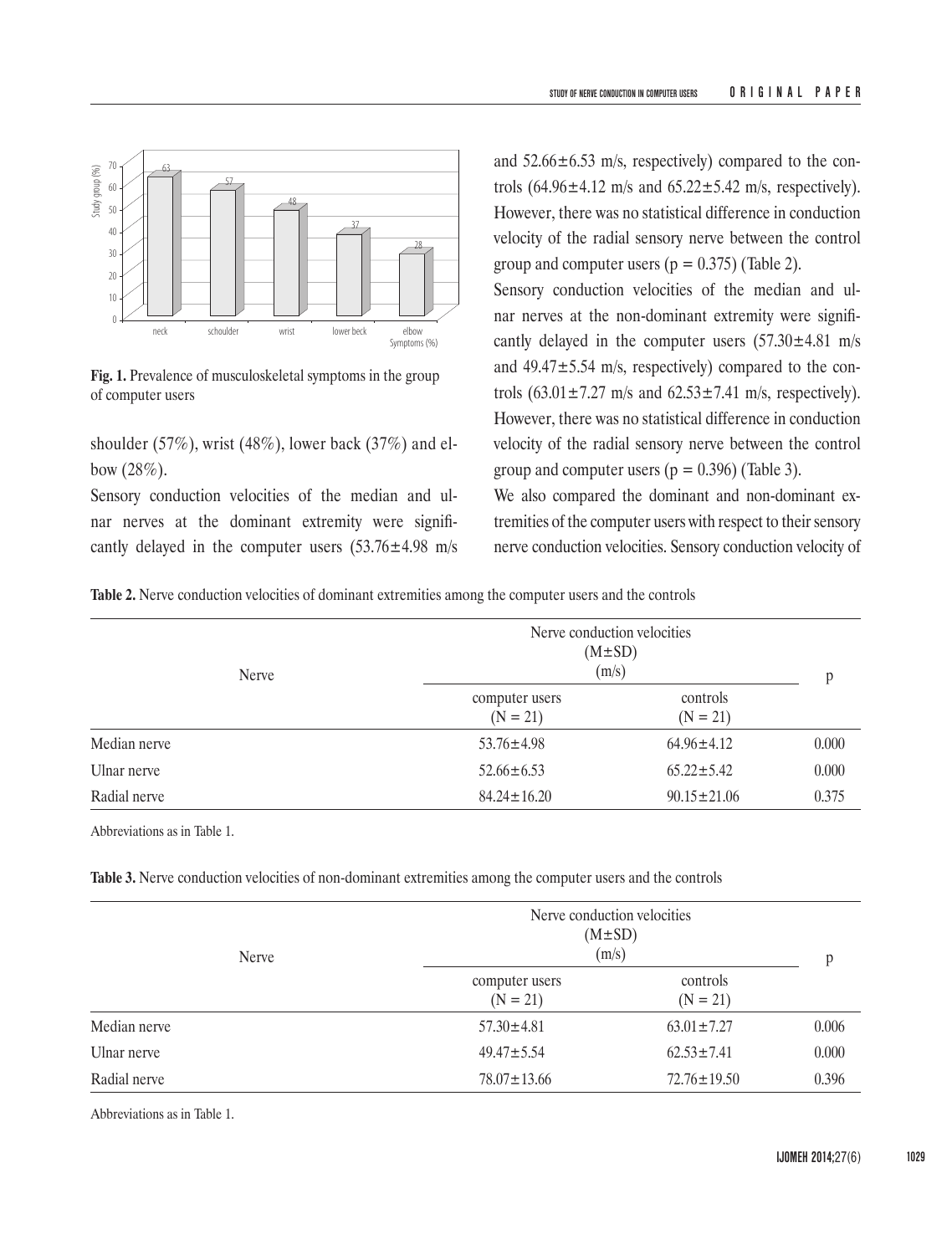| Nerve        | Nerve conduction velocities<br>$(M \pm SD)$<br>(m/s) |                           | D     |
|--------------|------------------------------------------------------|---------------------------|-------|
|              | dominant<br>$(N = 21)$                               | nondominant<br>$(N = 21)$ |       |
| Median nerve | $53.76 \pm 4.98$                                     | $57.30 \pm 4.81$          | 0.028 |
| Ulnar nerve  | $52.66 \pm 6.53$                                     | $49.47 \pm 5.54$          | 0.061 |
| Radial nerve | $84.24 \pm 16.20$                                    | $78.07 \pm 13.66$         | 0.234 |

**Table 4.** Nerve conduction velocities of dominant and non-dominant extremities of the computer users

Abbreviations as in Table 1.

the median nerve was significantly delayed in the dominant extremity of the computer users  $(53.76 \pm 4.98 \text{ m/s})$  compared to their non-dominant extremity  $(57.30 \pm 4.81 \text{ m/s})$ ,  $p = 0.028$ ). There were no statistically significant differences in conduction velocities of the ulnar and radial nerves between the dominant and non-dominant extremities  $(p = 0.061$  and  $p = 0.234$ , respectively) (Table 4).

Although the computer users had conduction values that were significantly slower than those in the controls, their values were still within normal limits for the general population.

#### **DISCUSSION**

Computer use is often associated with the increased prevalence of hand and wrist disorders [2,7,8]. Non-neutral wrist postures have been associated with arm/hand symptoms among computer users [9]. Furthermore, the forces applied to the computer mouse and keyboard may constitute a risk factor for musculoskeletal symptoms [10]. The symptoms may be associated with specific clinical entities such as peripheral nerve entrapment.

The present study observed reduced mean SNCV in the median and ulnar nerves in the computer users compared with the controls. These slower SNCV findings in the neurologically asymptomatic computer users who spend much of their time using keyboard and mouse may correspond

to preclinical lesions. We proposed that abnormal wrist mechanics such as prolonged extension of the wrist makes computer users vulnerable to ulnar and median nerve disorders.

Certain postures or positions can place increased pressure either directly or by increasing tension on the nerves at different entrapment points [5]. Wrist positions and forces employed by computer users have been evaluated in several studies. Sommerich et al. [11] have quantified the biomechanics of typing for 25 experienced computer users in 3 different occupational groups. The average tendon travel, normalized to 1 h of continuous typing, ranged from 30 to 59 m/h for the 3 groups. Researchers have postulated that friction develops as a result of repetitive sliding of tendons within their sheaths during the performance of highly repetitive activities such as typing. This friction may contribute to disorders of tendons, their sheaths or adjacent nerves [12].

Determining whether there is a link between entrapment neuropathy and computer use is important due to the morbidity associated with entrapment neuropathies and the ever increasing use of computers in the workplace and at home [13]. Several studies have examined the relationship between computer usage and development of nerve disorder, and some of them showed that the long term computer users are at an increased risk for entrapment neuropathies in the upper extremity.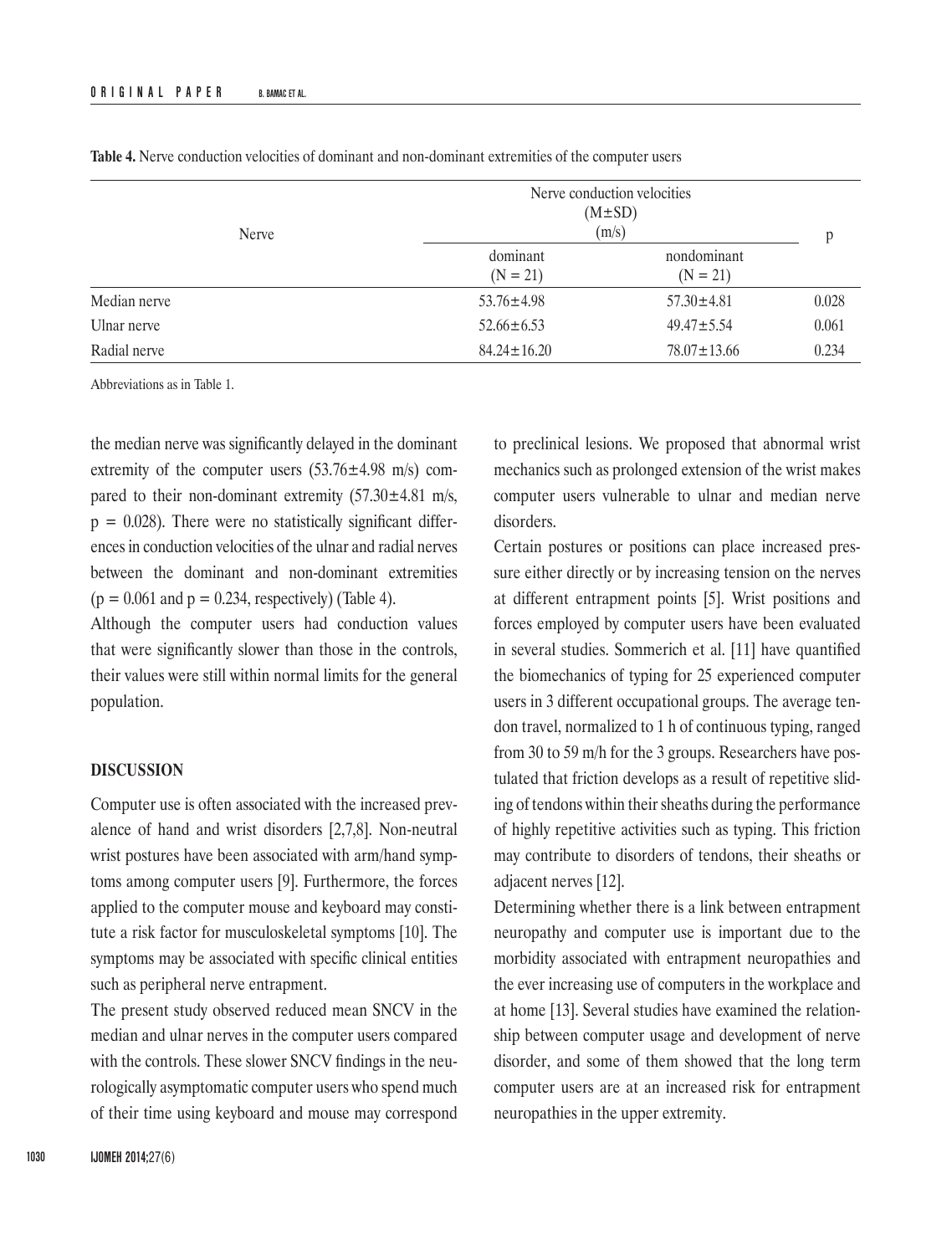Greening et al. [14] have examined flare responses, sympathetic vasoconstrictor reflexes and vibration threshold over areas of the hand innervated by the median, ulnar and radial nerves in the patients with repetitive strain injury and asymptomatic office workers who intensively used display screen equipment. While patients demonstrated clear indications of changed peripheral nerve function involving small and large sensory and autonomic fibres, office workers, who intensively used display screen equipment, showed early signs of changed sensory nerve function, but no change in autonomic responses.

Association between computer use and median nerve neuropathies has been investigated before. Jepsen [15] has studied a series of computer operators with upper limb complaints in the dominant upper limb. The author has identified sensory abnormalities in 19 out of 21 patients. The median nerve territory was most frequently involved. Greening and Lynn [16] have reported a significantly raised vibration threshold within the territory of the median nerve in a group of asymptomatic office workers using computer keyboard equipment, and have concluded that the results indicated a change in the function of large sensory fibres. Hashem et al. [17] have assessed the effect of the long-term use of computer mouse devices on the median nerve in healthy frequent computer users. They have reported physiological evidence suggestive of right median nerve entrapment neuropathy at the wrist. Our findings are in agreement with those studies which provide evidence regarding the close association between computer use and a reduced median nerve conduction velocity.

Median nerve enters the hand above the bones of the wrist by passing beneath the transverse carpal ligament. Compression of the median nerve at the wrist, or carpal tunnel syndrome (CTS), is the most common compressive neuropathy [18]. In recent years, with the expanding use of computers, it has been a matter of concern if computer use could be a risk factor for the development of CTS. However, contrasting results have been reported in the literature

regarding association between computer use and CTS. A study by Murata et al. [19] has found a reduced sensory nerve conduction velocity in the median nerve across the carpal tunnel among neurologically symptomatic computer operators compared with healthy controls, indicating that a subclinical CTS was associated with computer use. However, other authors have reported that computer use had no influence on CTS occurrence [20,21].

The jobs with long periods of intensive mouse use may be at an increased risk of median neuropathy due to the increased carpal tunnel pressure [22]. Both ulnar deviation and extension of the wrist, increase carpal tunnel pressure [23,24].

Keir et al. [22] have suggested that 2 factors may account for the elevated carpal tunnel pressure during computer mouse use: wrist extension and the fingertip force applied to depress the button and to grip the sides of the mouse. With wrist extension angles greater than 15°, pressure in the carpal tunnel could result in more pressure against the median nerve, and this could contribute to the development or perpetuation of carpal tunnel syndrome [25]. Werner et al. [24] have noted that wrist extension stretches flexor tendons and median nerve, exerting pressure on their dorsal face. Low extraneural compression of the median nerve in the carpal tunnel is sufficient to produce edema within the nerve, and to impair endoneurial microcirculation. This compression has been demonstrated to be strongly influenced by repetitive fingertip loading, hand, wrist and forearm postures which may be seen during keyboard activity [26,27].

We found reduced SNCV in the median nerve among the computer users compared with the controls, indicating a subclinical CTS. However, the role of subclinical CTS is obscure and does not predict subsequent development of CTS. We found that the sensory conduction velocity of the median nerve was significantly delayed in the dominant extremity of the computer users compared to their non-dominant extremity. Generally, the demands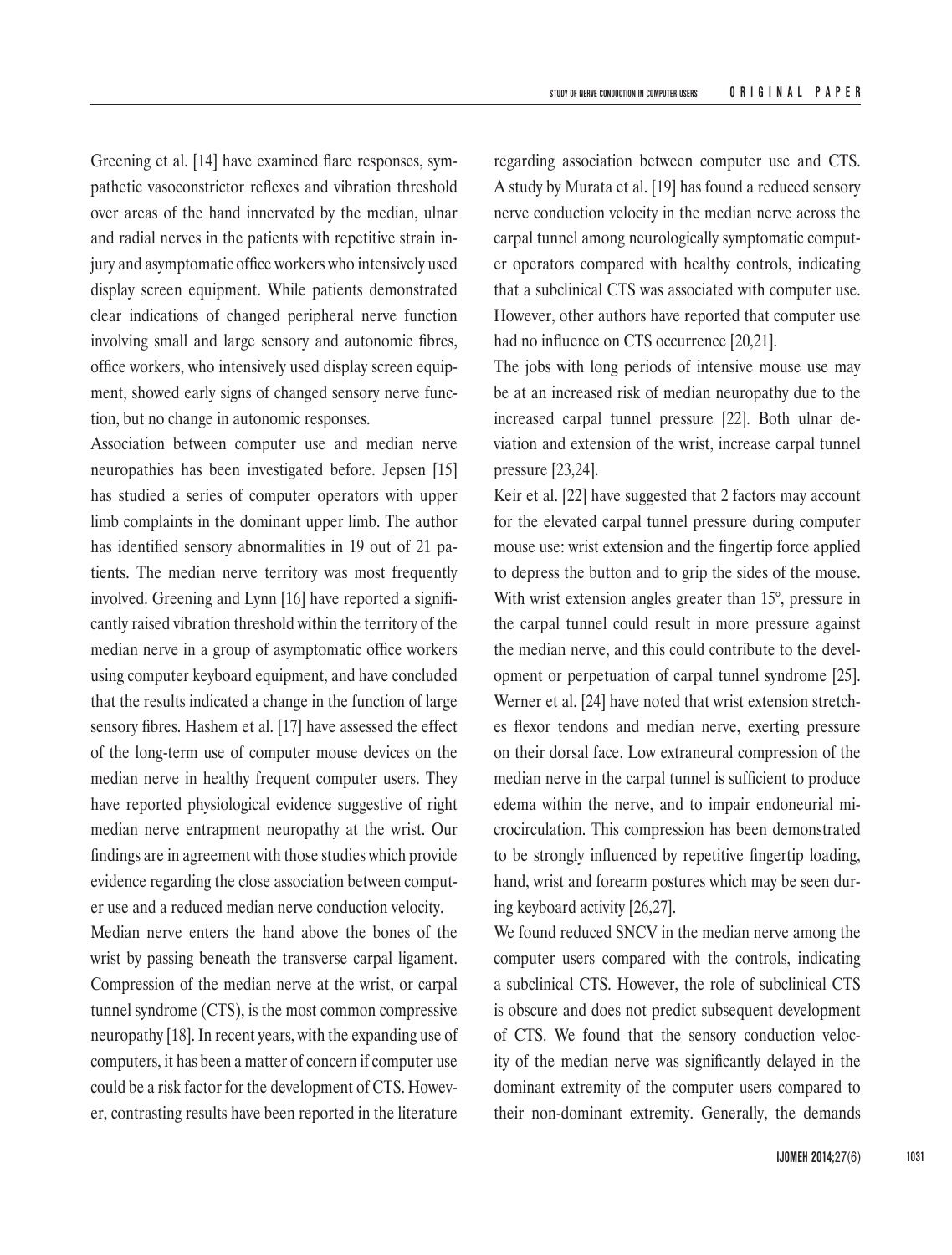placed on the upper extremities in computer users during typing occur bilaterally. At the same time, definitions of keyboard kinematics have documented that there were few significant differences between the right and left hand [28]. Simoneau et al. [29], have recorded 62° and 66° of mean pronation for the left and right forearms, respectively, in 90 professional touch typists during typing. One possible explanation of our finding is the long term computer mouse use by the dominant hand. This may indicate the increased neural deficits related to the increased use of the dominant side. Although one might have expected a delayed SCNC of the ulnar nerve in the dominant extremity of the computer users compared to their nondominant extremity, this is not supported by our data. We have no certain explanation for this finding.

Ulnar neuropathy can occur at the wrist just proximal to, within, or distal to Guyon's canal [30]. Ulnar nerve compression at Guyon's canal may be associated with an occupational disease in which the nerve is exposed to repetitive blunt trauma or high frequency vibration [31]. Guyon's canal syndrome, due to occupational overuse, has been attributed to prolonged flexion or extension of the wrist and repeated pressure on the hypothenar eminence [32]. It has been reported that approximately 10% of computer users who have work-related symptoms were found to have positive Tinel's sign over the Guyon's canal [33].

It has been speculated that pathologic processes causing CTS might be also expected to affect ulnar nerve at the wrist level [34,35]. Since a close contiguity exists between carpal tunnel and Guyon canal at the wrist level, there may be an association between CTS and ulnar nerve compression at the wrist.

The increased pressure in the carpal canal may exert mechanical traction on the transverse carpal ligament, which, together with the roof of the carpal tunnel, forms the medial wall and floor of Guyon's canal. Because carpal tunnel pressure alters median nerve function in a dose dependent manner, a similar effect may also affect ulnar axons [36].

Jensen et al. [4] have found an elevated vibration threshold in hand areas innervated by the median and ulnar nerves among computer users with pain in the upper limbs compared with a control group of computer users without such symptoms and a control group of subjects who do not use a computer. They have concluded that the findings indicated entrapment of the median and ulnar nerves. Another study has found a threshold effect for entrapment neuropathies ulnar and median nerves at the wrist, confirmed by nerve conduction, with an increased risk when the computer was used for more than 28 h per week [13].

Our results are in agreement with these studies on computer users showing a significant decrease in SNCV in both median and ulnar nerves. Ulnar nerve may be entrapped at Guyon's canal when the wrist is held in sustained extension and ulnar deviation. Given the similar anatomic position of the ulnar nerve and the median nerve at the wrist, the risk factors involved in computer use may be similar. In summary, awkward postures of the hand and wrist during typing and mouse use constitute a mechanism responsible for the observed differences in SNCV for the ulnar nerve seen in this investigation. Continual wrist extension may have resulted in the increased pressure on the ulnar nerve at the wrist and eventually caused subclinical focal neuropathy of the ulnar nerve.

In the radial nerve, we observed no significant differences in conduction velocity between the control group and computer users and there are no studies in the literature suggesting electrodiagnostic abnormalities of radial nerve in computer users. Although compression of the radial sensory nerve occurs between the tendons of the brachioradialis and the extensor carpi radialis longus muscles with forearm pronation [37], it appears that in the current study contraction of these muscles during typing didn't create compression force on the radial nerve. In fact, this result was expected, because the radial nerve is not in a vulnerable position as it lies through the wrist. In the wrist region,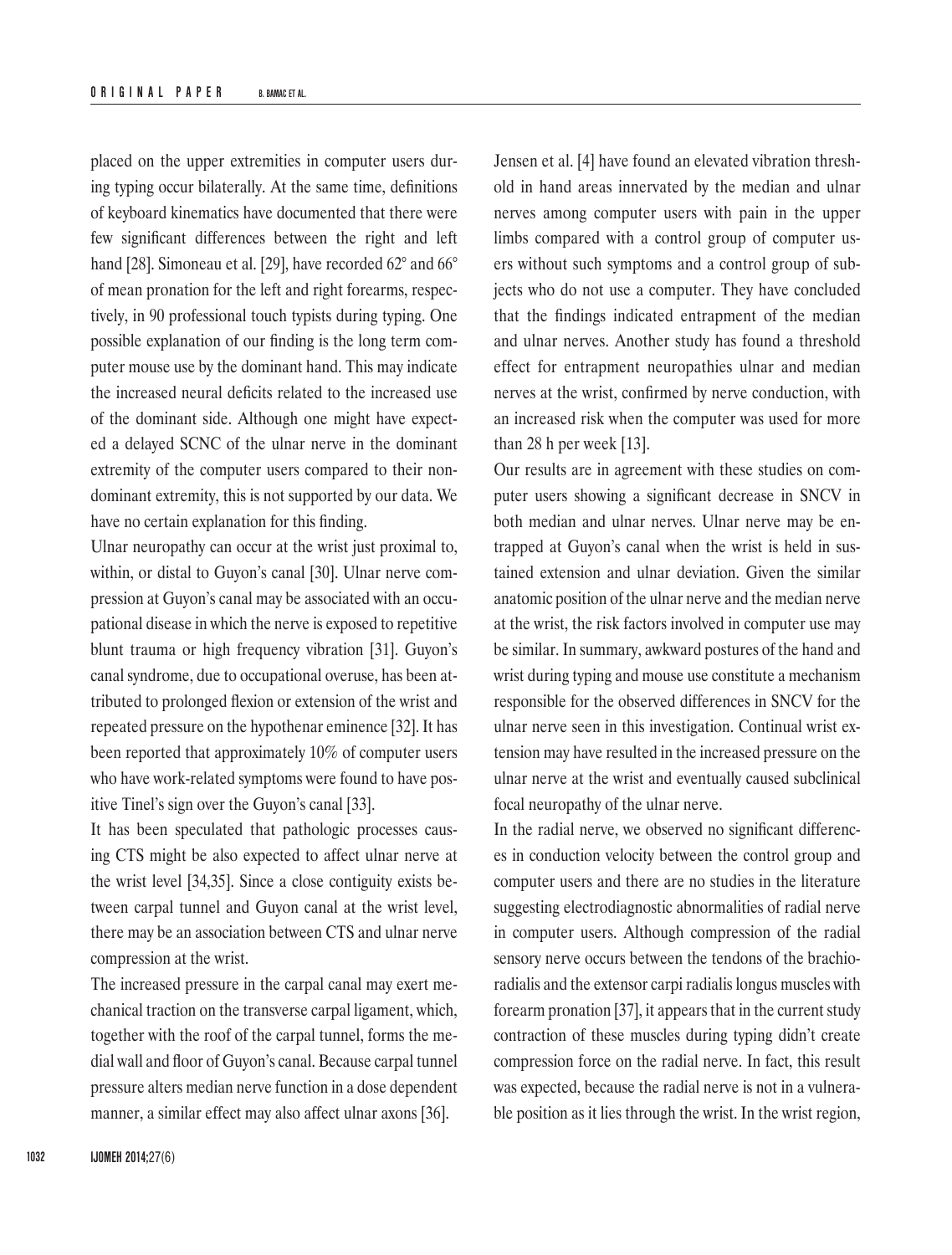radial nerve function might not be clear compared with median and ulnar nerves.

# **CONCLUSIONS**

Our study shows that computer users have a tendency to experience median and ulnar sensory nerve damage despite being neurologically asymptomatic. Sustained wrist extension and ulnar deviation may result in stretching of these nerves across the wrist during computer mouse use and typing. These results may represent presymptomatic or asymptomatic neuropathy similar to the type of subclinical entrapment neuropathy. In our opinion, clinicians interpreting CTS in the computer users should ask routinely about the symptoms of ulnar neuropathy at the wrist.

#### **REFERENCES**

- 1. Pilegaard M, Jensen BR. An 18-month follow-up study on vibrotactile sense, muscle strength and symptoms in computer users with and without symptoms. Int Arch Occup Environ Health. 2005;78(6):486–92, [http://dx.doi.org/10.1007/s00420-](http://dx.doi.org/10.1007/s00420-005-0626-6) [005-0626-6.](http://dx.doi.org/10.1007/s00420-005-0626-6)
- 2. Gerr F, Marcus M, Ensor C, Kleinbaum D, Cohen S, Edwards A, et al. A prospective study of computer users: I. Study design and incidence of musculoskeletal symptoms and disorders. Am J Ind Med. 2002;41(4):221–35, [http://dx.doi.](http://dx.doi.org/10.1002/ajim.10066) [org/10.1002/ajim.10066.](http://dx.doi.org/10.1002/ajim.10066)
- 3. Tornqvist EW, Hagberg M, Hagman M, Risberg EH, Toomingas A. The influence of working conditions and individual factors on the incidence of neck and upper limb symptoms among professional computer users. Int Arch Occup Environ Health. 2009;82(6):689–702, [http://dx.doi.org/10.1007/s00420-](http://dx.doi.org/10.1007/s00420-009-0396-7) [009-0396-7.](http://dx.doi.org/10.1007/s00420-009-0396-7)
- 4. Jensen BR, Pilegaard M, Momsen A. Vibrotactile sense and mechanical functional state of the arm and hand among computer users compared with a control group. Int Arch

Occup Environ Health. 2002;75(5):332–40, [http://dx.doi.](http://dx.doi.org/10.1007/s00420-001-0301-5) [org/10.1007/s00420-001-0301-5.](http://dx.doi.org/10.1007/s00420-001-0301-5)

- 5. Novak CB, Mackinnon SE. Multilevel nerve compression and muscle imbalance in work-related neuromuscular disorders. Am J Ind Med. 2002;41(5):343–52, [http://dx.doi.](http://dx.doi.org/10.1002/ajim.10063) [org/10.1002/ajim.10063](http://dx.doi.org/10.1002/ajim.10063).
- 6. Gelberman RH, Szabo RM, Hargens AR. Pressure effect on human peripheral nerve function. In: Hargens AR, editors. Tissue nutrition and viability. New York, Berlin, Heidelberg, Tokyo: Springer; 1986. p. 161–84, [http://dx.doi.](http://dx.doi.org/10.1007/978-1-4684-0629-0_8) [org/10.1007/978-1-4684-0629-0\\_8.](http://dx.doi.org/10.1007/978-1-4684-0629-0_8)
- 7. Burgess RA, Pavlosky WF, Thompson RT. MRI-identified abnormalities and wrist range of motion in asymptomatic versus symptomatic computer users. BMC Musculoskelet Disord. 2010;11:273, [http://dx.doi.org/10.1186/1471-2474-](http://dx.doi.org/10.1186/1471-2474-11-273) [11-273.](http://dx.doi.org/10.1186/1471-2474-11-273)
- 8. Lassen CF, Mikkelsen S, Kryger AI, Brandt LP, Overgaard E, Thomsen JF, et al. Elbow and wrist/hand symptoms among 6,943 computer operators: A 1-year follow-up study (the NUDATA study). Am J Ind Med. 2004;46(5):521–33, <http://dx.doi.org/10.1002/ajim.20081>.
- 9. Wahlström J. Ergonomics, musculoskeletal disorders and computer work. Occup Med (Lond). 2005;55(3):168–76, <http://dx.doi.org/10.1093/occmed/kqi083>.
- 10. Feuerstein M, Armstrong T, Hickey P, Lincoln A. Computer keyboard force and upper extremity symptoms. J Occup Environ Med. 1997;39:1144–53, [http://dx.doi.](http://dx.doi.org/10.1097/00043764-199712000-00008) [org/10.1097/00043764-199712000-00008](http://dx.doi.org/10.1097/00043764-199712000-00008).
- 11. Sommerich CM, Marras WS, Parnianpour M. A quantitative description of typing biomechanics. J Occup Rehab. 1996;6(1):33–55,<http://dx.doi.org/10.1007/BF02110393>.
- 12. Nelson JE, Treaster DE, Marras WS. Finger motion, wrist motion and tendon travel as a function of keyboard angles. Clin Biomech. 2000;15(7):489–98, [http://dx.doi.org/10.1016/](http://dx.doi.org/10.1016/S0268-0033(00)00011-5) [S0268-0033\(00\)00011-5](http://dx.doi.org/10.1016/S0268-0033(00)00011-5).
- 13. Conlon CF, Rempel DM. Upper extremity mononeuropathy among engineers. J Occup Environ Med. 2005;47(12):1276–84, [http://dx.doi.org/10.1097/01.jom.0000181748.08188.8b.](http://dx.doi.org/10.1097/01.jom.0000181748.08188.8b)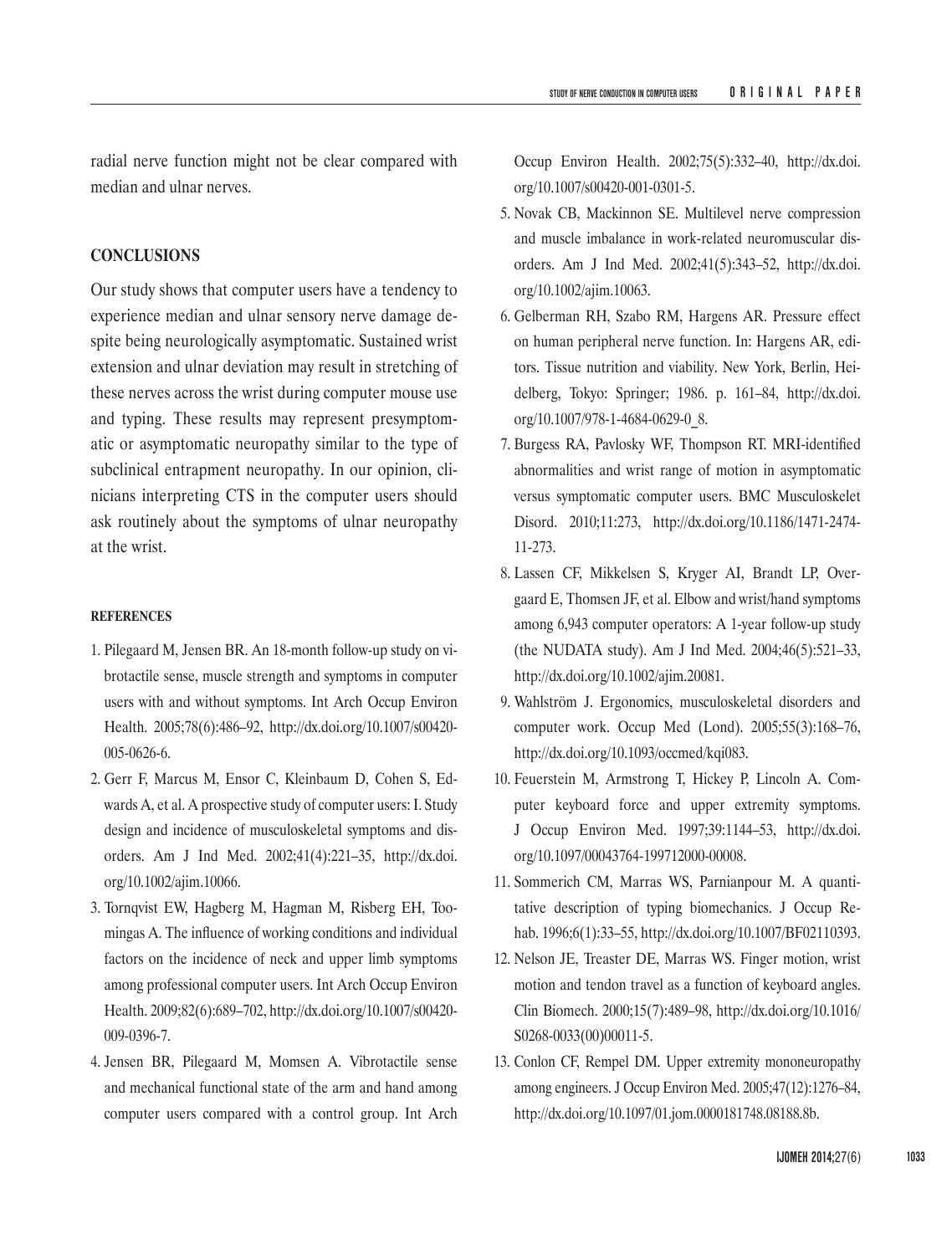- 14. Greening J, Lynn B, Leary R. Sensory and autonomic function in the hands of patients with non-specific arm pain (NSAP) and asymptomatic office workers. Pain. 2003;104(1–2): 275–81, [http://dx.doi.org/10.1016/S0304-3959\(03\)00010-1](http://dx.doi.org/10.1016/S0304-3959(03)00010-1).
- 15. Jepsen JR. Upper limb neuropathy in computer operators? A clinical case study of 21 patients. BMC Musculoskelet Disord. 2004;5:26, <http://dx.doi.org/10.1186/1471-2474-5-26>.
- 16. Greening J, Lynn B. Vibration sense in the upper limb in patients with repetitive strain injury and a group of at-risk office workers. Int Arch Occup Environ Health. 1998;71(1):29–34, <http://dx.doi.org/10.1007/s004200050246>.
- 17. Al-Hashem FH, Khalid ME. The effect of long-term use of computer mouse devices on median nerve entrapment. Neurosciences. 2008;13(2):131–5.
- 18. Elman L, McCluskey L. Occupational and sport related traumatic neuropathy. 2004;10(2):82–96.
- 19. Murata K, Araki S, Okajima F, Saito Y. Subclinical impairment in the median nerve across the carpal tunnel among female VDT operators. Int Arch Occup Environ Health. 1996;68(2):75–9, <http://dx.doi.org/10.1007/BF00381238>.
- 20. Andersen JH, Thomsen JF, Overgaard E, Lassen CF, Brandt LP, Vilstrup I, et al. Computer use and carpal tunnel syndrome: A 1-year follow-up study. JAMA. 2003;289(22): 2963–9, [http://dx.doi.org/10.1001/jama.289.22.2963.](http://dx.doi.org/10.1001/jama.289.22.2963)
- 21. Atroshi I, Gummesson C, Ornstein E, Johnsson R, Ranstam J. Carpal tunnel syndrome and keyboard use at work: A population-based study. Arthritis Rheum. 2007;56(11): 3620–5,<http://dx.doi.org/10.1002/art.22956>.
- 22. Keir PJ, Bach JM, Rempel D. Effects of computer mouse design and task on carpal tunnel pressure. Ergonomics. 1999;42(10):1350–60, [http://dx.doi.org/10.1080/0014013991](http://dx.doi.org/10.1080/001401399184992) [84992.](http://dx.doi.org/10.1080/001401399184992)
- 23. Weiss ND, Gordon L, Bloom T, So Y, Rempel DM. Position of the wrist associated with the lowest carpal-tunnel pressure: Implications for splint design. J Bone Joint Surg Am. 1995;77(11):1695–9.
- 24. Werner R, Armstrong TJ, Bir C, Aylard MK. Intracarpal canal pressures: The role of finger, hand, wrist and forearm

position. Clin Biomech. 1997;12(1):44–51, [http://dx.doi.org/](http://dx.doi.org/10.1016/S0268-0033(96)00044-7) [10.1016/S0268-0033\(96\)00044-7](http://dx.doi.org/10.1016/S0268-0033(96)00044-7).

- 25. Simoneau GG, Marklin RW, Berman JE. Effect of computer keyboard slope on wrist position and forearm electromyography of typists without musculoskeletal disorders. Phys Ther. 2003;83(9):816–30.
- 26. Rempel DM, Diao E. Entrapment neuropathies: Pathophysiology and pathogenesis. J Electromyogr Kinesiol. 2004;14(1): 71–5,<http://dx.doi.org/10.1016/j.jelekin.2003.09.009>.
- 27. Johnston V, Jimmieson NL, Jull G, Souvlis T. Quantitative sensory measures distinguish office workers with varying levels of neck pain and disability. Pain. 2008;137(2):257–65.
- 28. Baker NA, Cham R, Cidboy EH, Cook J, Redfern MS. Kinematics of the fingers and hands during computer keyboard use. Clin Biomech. 2007;22(1):34–43, [http://dx.doi.](http://dx.doi.org/10.1016/j.clinbiomech.2006.08.008) [org/10.1016/j.clinbiomech.2006.08.008](http://dx.doi.org/10.1016/j.clinbiomech.2006.08.008).
- 29. Simoneau GG, Marklin RW, Monroe JF. Wrist and forearm postures of users of conventional computer keyboards. Hum Factors. 1999;41(3):413–24, [http://dx.doi.org/10.1518/](http://dx.doi.org/10.1518/001872099779610978) [001872099779610978](http://dx.doi.org/10.1518/001872099779610978).
- 30. Shea JD, McClain EJ. Ulnar-nerve compression syndromes at and below the wrist. J Bone Surg Am. 1969; 51(6):1095–103.
- 31. Palmer KT. Carpal tunnel syndrome: The role of occupational factors. Best Pract Res Clin Rheumatol. 2011;25(1): 15–29,<http://dx.doi.org/10.1016/j.berh.2011.01.014>.
- 32. Yassi A. Repetitive strain injuries. Lancet. 1997; 349(9056):943–7, [http://dx.doi.org/10.1016/S0140-6736\(96\)](http://dx.doi.org/10.1016/S0140-6736(96)07221-2) [07221-2](http://dx.doi.org/10.1016/S0140-6736(96)07221-2).
- 33. Pascarelli EF, Hsu YP. Understanding work-related upper extremity disorders: Clinical findings in 485 computer users, musicians, and others. J Occup Rehabil. 2001;11(1):1–21, <http://dx.doi.org/10.1023/A:1016647923501>.
- 34. Cassvan A, Rosenberg A, Rivera LF. Ulnar nerve involvement in carpal tunnel syndrome. Arch Phys Med Rehabil. 1986;67(5):290–2.
- 35. Gozke E, Dortcan N, Kocer A, Cetinkaya M, Akyuz G, Us O. Ulnar nerve entrapment at wrist associated with